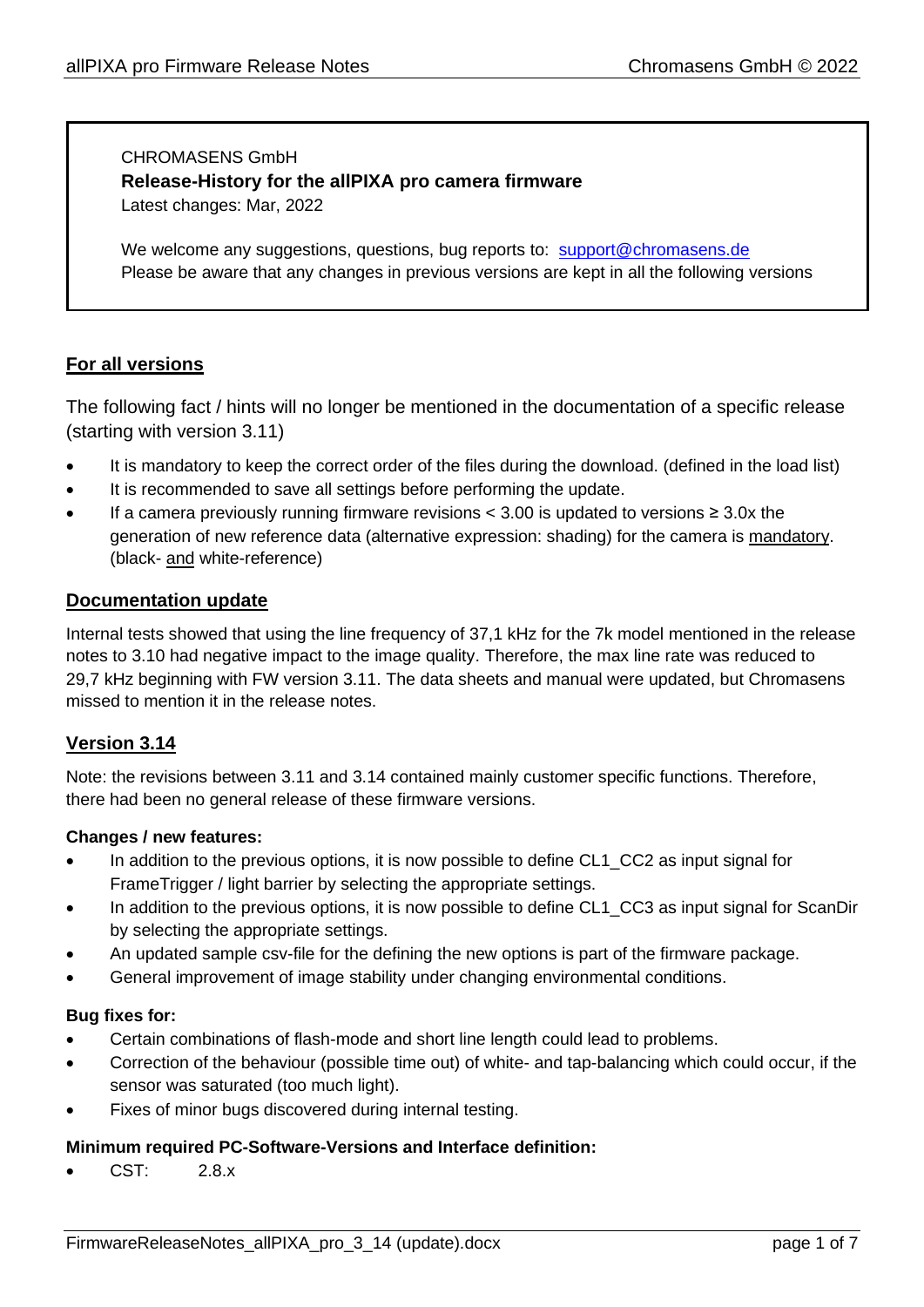- CSAPI: 1.74 (if the new features are to be used)
- HSI: 1.50 (if the new features are to be used)
- Manual: R04

In general, it recommended to refer to the newest versions of the documentation.

# **Version 3.11**

### **Changes / new features:**

- There is an asynchronous version of the tap balancing feature.
- AGC can be parametrized to work only in the gaps between documents (only if white reference is visible all the time)
- Some extensions for applications regarding usage of the hardware in OEM-specific applications

# **Bug fixes for:**

- Fix of a bug in internal line time supervision which could result in the error LED switched on for no reason.
- Improvement on debouncing of line trigger. (could result in missing lines)
- Fixes of minor bugs discovered during internal testing.

# **Minimum required PC-Software-Versions and Interface definition:**

- CST: 2.8.x
- CSAPI: 1.74 (if the new features are to be used)
- HSI: 1.50 (if the new features are to be used)
- Manual: 1.1

# **Version 3.10**

### **Changes / new features:**

- Max line rate increases to 37,1 kHz (7K without using LED-flash)
- Improved electrical stability in the camera link transfer with long cables
- CC4 can be defined to implement the ScanCancel functionality
- SW can be used with 2k allPIXA pro cameras (restricted to serial numbers > 1000).
- checkWhite process implemented for asynchronous white balancing. (TAG\_USE\_CHECKWHITE) In this mode the state/result of white check has to be polled with HSI-command SZ.

Topics related to LED flash mode:

- In master/slave mode the slave camera can be used for LED flashing (only master was possible in previous revisions)
	- To use this, master and slave require the identical flash setting / number of LED-patterns
- WR command is not allowed (blocked) if LED flash mode is active.
- Signals defined in the IO-config (other than Led flash) have priority over the LED-flash outputs. To use the LED-flash output, there may be no other definition in the IO-configurator for that pin.

### **Bug fixes for:**

• Bug fix concerning LED-flash in combination with master/slave mode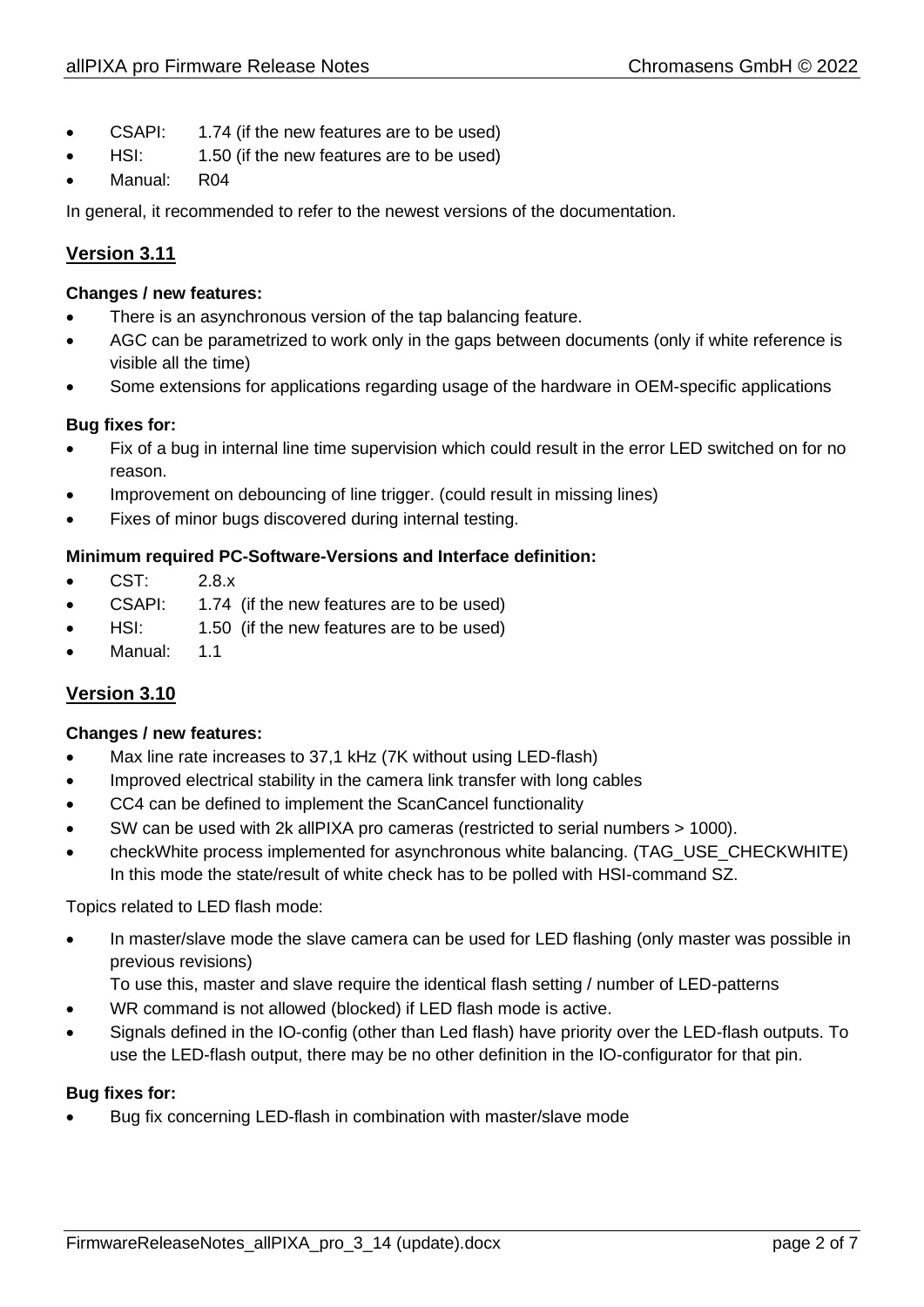### **Important:**

If a camera previously running firmware revisions  $<$  3.00 is updated to versions  $\geq$  3.0x the generation of new reference data (alternative expression: shading) for the camera is mandatory. (Black- and White-reference)

### **Minimum required PC-Software-Versions and Interface definition:**

- CST: 2.8.x
- CSAPI: 1.74 (if the new features are to be used)
- HSI: 1.50 (if the new features are to be used)
- Manual: 1.1

### **Further items to be aware of:**

- It is mandatory to keep the correct order of the files during the download. (defined in the load list)
- It is recommended to save all settings before performing the update.

# **Version 3.02**

Official release of 3.01

# **Version 3.01**

### **Changes / new features:**

- Can be used for cameras independent of serial number
- Can be used for cameras with line lengths ≥ 4096
- New limits for RGB line distance Independent for any line length (4096 Px to 7300 Px): 5.0 lines Therefore incline correction (cameras mounted in an angle below 90° from object) is possible again.
- New camera type: 5K allPIXA pro
- Shorter delay between setting parameters to frame start in encoder/ line trigger mode
- The line period in the info block of the image and in CST display is a multiple of 10ns and therefore easier to read. (Caution: This is a functional change to previous packages)
- Slave cameras shows correct information for line time
- Non valid date at the info block of the slave cameras is set to zero.
- Gamma 0,2 contains a conversion table for special usage.
- Improved stability and performance of gain and reference settings.

### **Bug fixes for:**

- Internal synchronization issues for OEM-scanner with lower pixel clocks
- Reading of the temperature of external LED-controller (OEM versions)
- Sequence start with frame synchronous LED flash

### **Important:**

If a camera previously running firmware revisions  $\leq$  3.00 is updated to versions ≥ 3.0x the generation of new shading data for the camera is mandatory. (Black- and White-reference)

### **Minimum required PC-Software-Versions and Interface definition:**

• CST: 2.7.2 build 11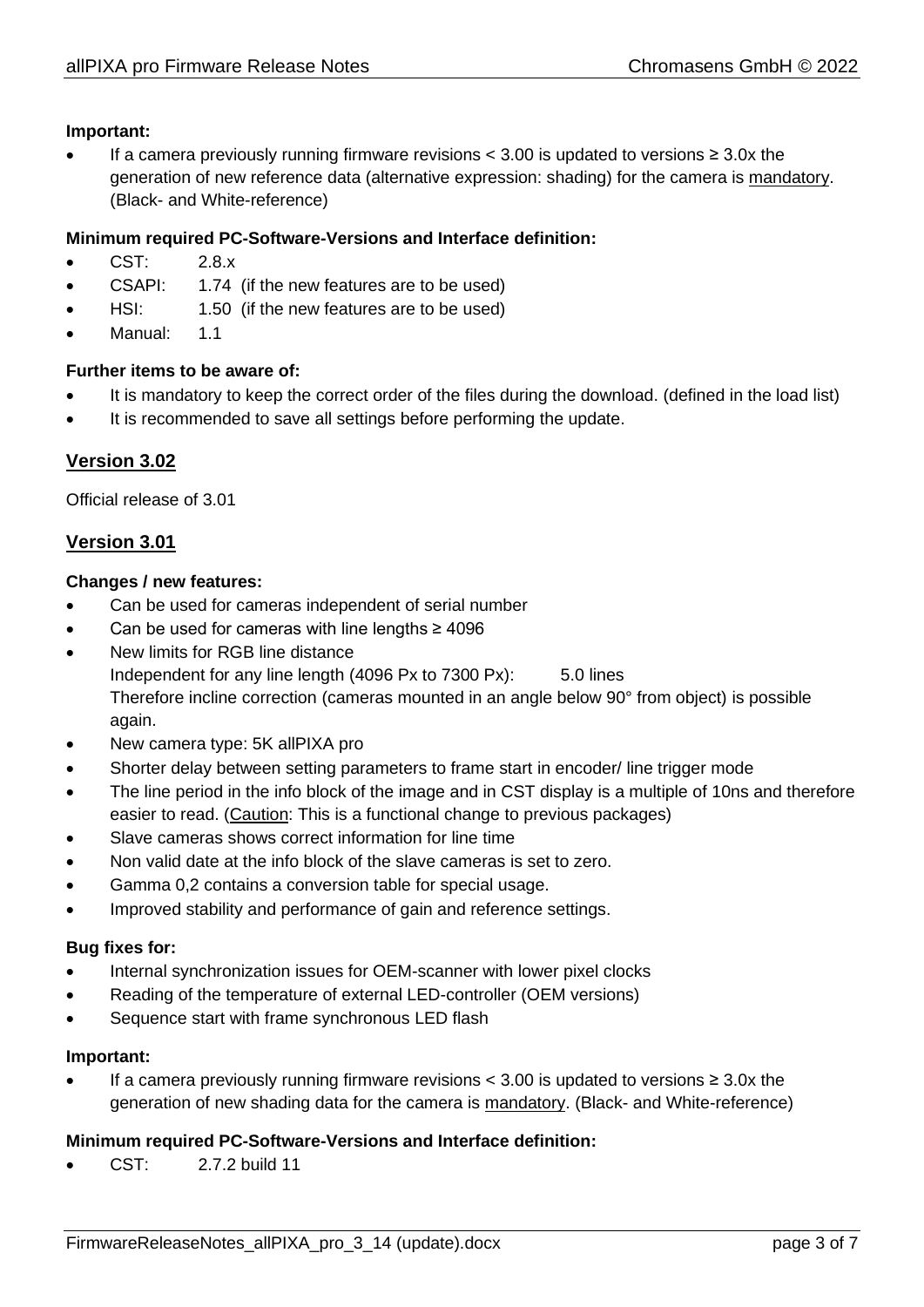- CSAPI: 1.7x
- HSI: 1.40
- Manual: 1.1

# **Further items to be aware of:**

- It is mandatory to keep the correct order of the files during the download. (defined in the load list)
- It is recommended to save all settings before performing the update.

# **Version 3.00**

### **Changes / new features:**

- Compensation of hardware specification change / EOL of some components
- The functionality of the camera is kept fully compatible. The process improvements on CCD side are related to a higher sensitivity of the pixels. That way less light is required to drive the CCD. Chromasens adjusted the gain control in the firmware, so that it is possible to operate the cameras with the same settings and to minimize the impact to customer applications.
- The colour filters were slightly updated so that the crosstalk between the colour channels is reduced resulting into an even better colour representation
- Implementation of function *SuppressReverseLines* This function can be used to suppress the image lines during reverse movements of the scanned object and to restart capturing at the correct position in encoder mode.
- New limits for RGB line distance Line length  $>$  4096: 4.0 Line length  $\leq$  4096: 6.0
- Continuous scanning is possible in frame scan mode. E.g. by setting first valid scan line 0 No Of Scan Lines 1000 (e.g.) setting block size in frame grabber to identical value (1000 in this sample)
- See list of improvements in version 2.22 which was only used in special projects. With version 3.00 these features become available for all users.

# **Bug fixes for:**

• Infoblock now contains valid data also in grey mode

# **Important:**

• This package is restricted to cameras with serial numbers > 1000 (= only distributed with new cameras)

• If a camera previously running firmware revisions < 3.00 is updated to versions > 3.0x the generation of new shading data for the camera is mandatory. (Black- and White-reference)

# **Minimum required PC-Software-Versions and Interface definition:**

- $\bullet$  CST $\cdot$  2.7.2 build 11
- CSAPI: 1.7x
- $HSI: 1.40$
- Manual: 1.1

### **Further items to be aware of:**

• none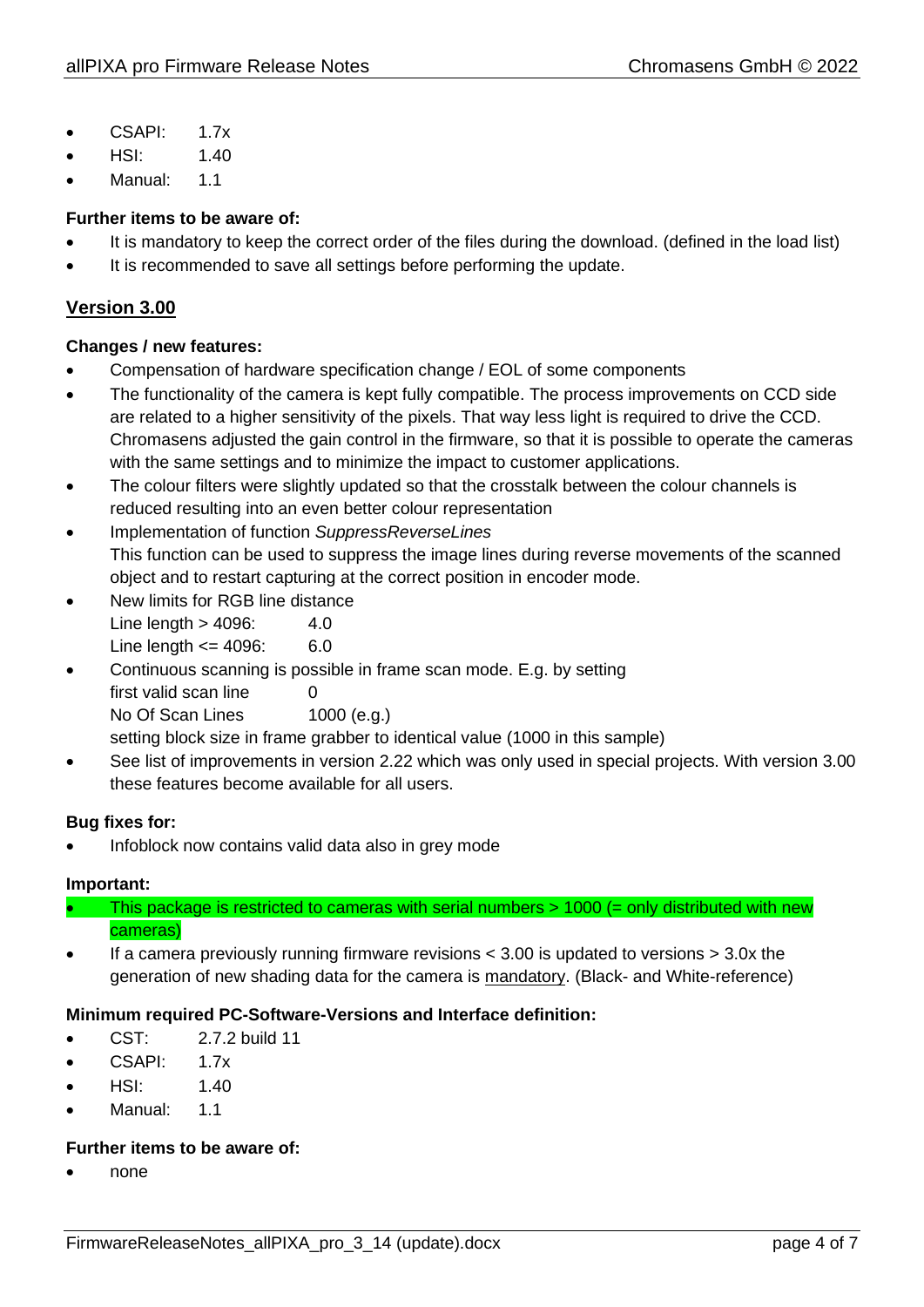## **Changes in interface:**

- Type of tag TAG\_SET\_SCANDIR changed from BIN to SHORT
- Type of tag TAG\_SET\_VSYLENGTH changed from SHORT to LONG

### **Open items:**

• This package is restricted to cameras with serial numbers > 1000 (only distributed with new cameras)

# **Version 2.22 (Color + Mono partially)**

### **Changes / new features:**

- + Extended functionality of Testpattern 3
- + Added a new CameraLink Base mode 1X3 for mono output of the colour camera
- + Slave cameras automatically detect scan direction from Master camera.
- + Extended flash mode functionality for automatic flashing only during image acquisition in area mode
- + Automatic insertion of information in each line extended functionality for I/O port signals and temperatures (each line info block)
- + Extended internal binning functionality up to 16 times and 2/3 binning
- + New CST functionality to display a line plot and contrast values of a single scanned line only by using the serial interface (CL-Ser or RS232) - for easy setup or testing without the use or need of framegrabbers
- + Extended image size in area mode with up to 1 million lines
- + Modified representation of white reference border in the image
- + New image trigger triggering option (internal light barrier) using ROI image data for triggering
- + improved precision for internal gain control
- + internal parameter calibrated with "white balancing" or "Tab balancing" processes can be saved automated to selected setting, additionally calibrated values can be reloaded and can be copied to other setting
- + Usability improvements in CST

### **Bug fixes for:**

- + Bug fix for CL-Full80 10Tx8b camera link mode
- + Minor bug fixes in special configurations

### **Minimum required CST-Version:**

+ 2.7

# **Version 2.12 (Color + Mono)**

### **Changes / new features:**

- + LED-Flash mode fully implemented for up to 4 real time LED trigger signals
- + Master/slave connection via internal connector X12 possible
- + Additional Product\_ID identifier implemented
- + Light barrier 3 / trigger (slow) (LB3) can be linked to CC3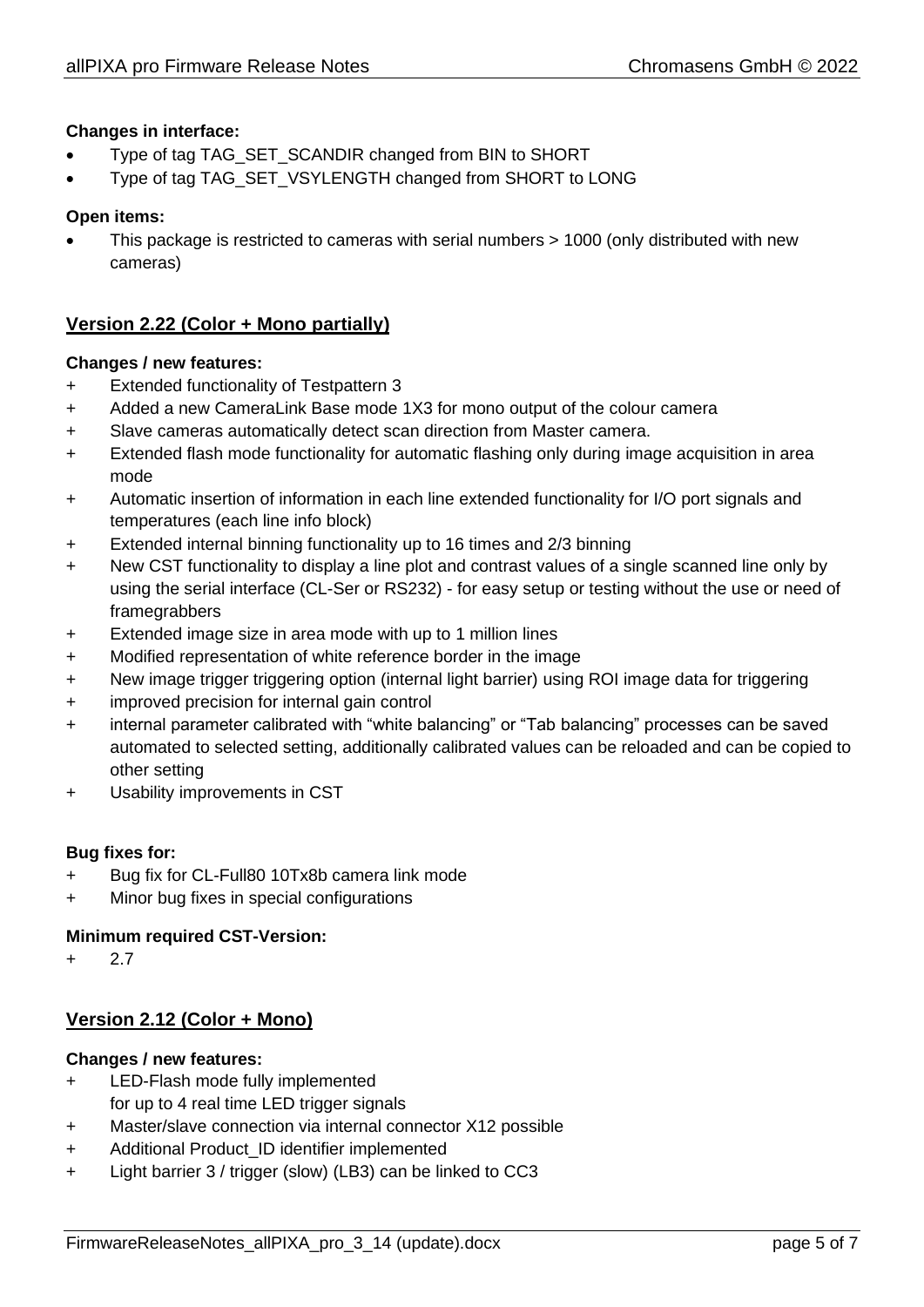- + Debouncing of light barriers is coupled to internal line processing
- + Extended camera link mode support
- + New line length configuration: 6000 pixels.

### **Bug fixes for:**

- + Bug fix at CL-Full80 8Tx10b (1X8-1Y raw) camera link mode
- + Wrong license key could lead to black images in previous revisions
- + Minor bug fixes in special configurations

### **Minium required CST-Version:**

+ 2.6.5

# **Version 2.11 (Color + Mono)**

### **Changes / new features:**

- + Improved implementation for LED-Flash modes
- + Improved image quality of camera

### **Bug fixes for:**

+ Bug fix at 4K Lineshift >6 lines

### **Known issues:**

Problem in implementation of CL-Full80 8Tx10b (1X8-1Y raw) camera link mode --> not to be used

# **Version 2.10 (Colour + Mono)**

### **Changes / new features:**

- + Support of flash mode with up to 4 colours and up to 4 patterns for LED-controllers (e.g. XLC4)
- + Protection against overheating
- + Enhanced validation against faulty parameter values

### **Bug fixes for:**

- + CL-Full80\_10tapx8bit
- + Testpattern with mono Output for colour camera

# **Version 2.09 (Mono + Color)**

### **Changes / new features:**

- + allPIXA pro as monochrome camera
- + increased camera speed:
	- 4K: 101.6 KHz (9.84µs@CLFull64\_8Tx8b)
	- 7K: 59.4 KHz (16.8µs@CLFull64\_8Tx8b))
- + Easier Camera Link modes for Mono:
	- CL-Medium 4Tx8b (1X4 raw) CL-Full64 8Tx8b (1X8 raw)